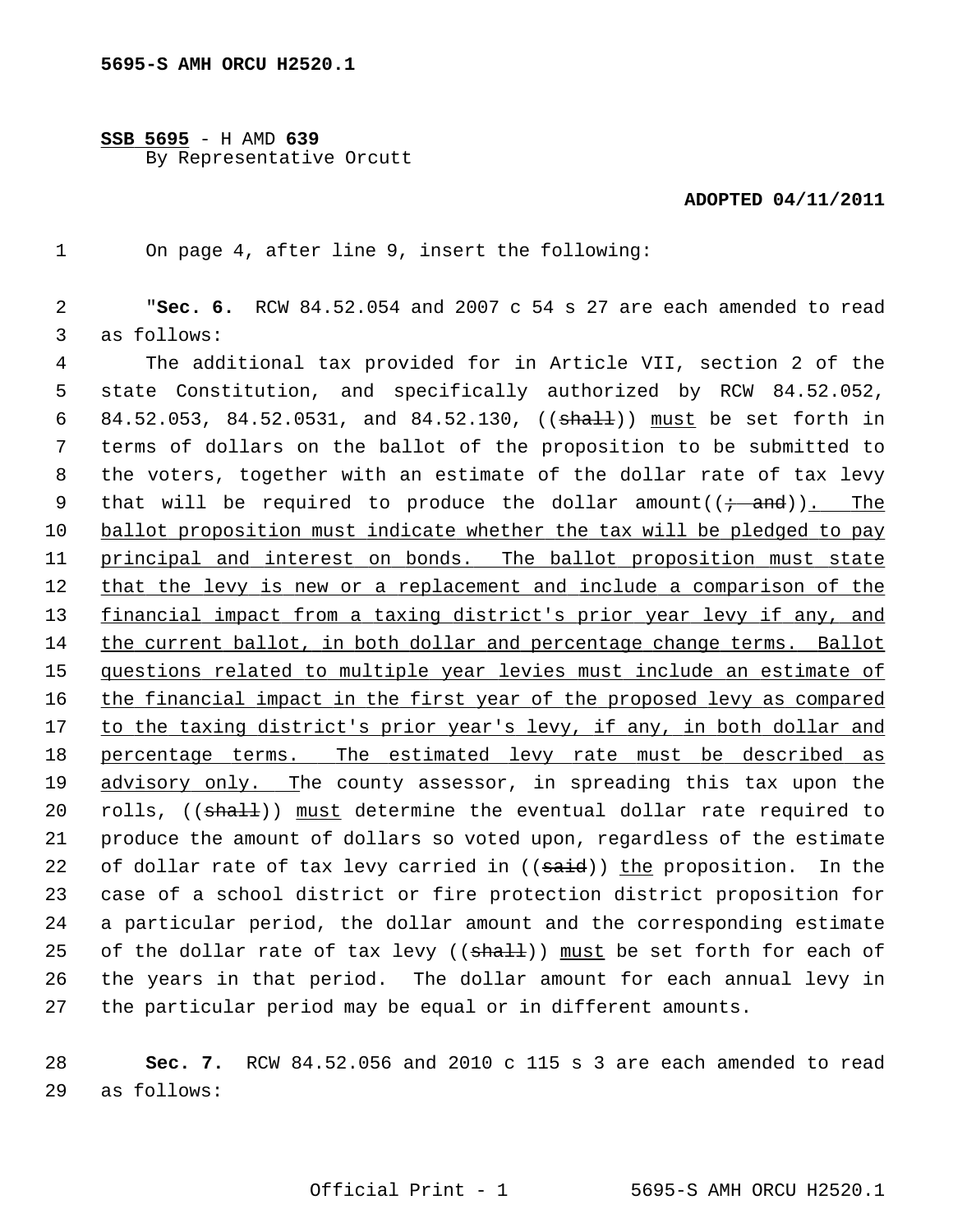1 (1) Any municipal corporation otherwise authorized by law to issue 2 general obligation bonds for capital purposes may, at an election duly 3 held after giving notice thereof as required by law, authorize the 4 issuance of general obligation bonds for capital purposes only, which 5 does not include the replacement of equipment, and provide for the 6 payment of the principal and interest of such bonds by annual levies in 7 excess of the tax limitations contained in RCW 84.52.050 to 84.52.056, 8 inclusive and RCW 84.52.043. Such an election may not be held more 9 often than twice a calendar year, and the proposition to issue any such 10 bonds and to exceed the tax limitation must receive the affirmative 11 vote of a three-fifths majority of those voting on the proposition and 12 the total number of persons voting at the election must constitute not 13 less than forty percent of the voters in the municipal corporation who 14 voted at the last preceding general state election. The ballot 15 proposition must state whether the levy will be pledged to pay 16 principal and interest on bonds and include a comparison of the 17 financial impact from a taxing district's prior year levy if any, and 18 the current ballot, in both dollar and percentage change terms. Ballot 19 questions related to multiple year levies must include an estimate of 20 the financial impact in the first year of the proposed levy as compared 21 to the taxing district's prior year's levy, if any, in both dollar and 22 percentage terms. The estimated levy rate must be described as 23 advisory only.

24 (2) Any taxing district has the right by vote of its governing body 25 to refund any general obligation bonds of  $((\text{said}))$  the district issued 26 for capital purposes only, and to provide for the interest thereon and 27 amortization thereof by annual levies in excess of the tax limitations 28 provided for in RCW 84.52.050 to 84.52.056, inclusive and RCW 29 84.52.043.

30 (3) For the purposes of this section, "bond" includes a municipal 31 corporation's obligation to make payments to the state in connection 32 with a financing contract entered into by the state by or on behalf of 33 a municipal corporation under chapter 39.94 RCW."

34 Renumber the remaining section consecutively, correct any internal 35 references accordingly, and correct the title.

EFFECT: Requires a ballot proposition for an excess or bond levy